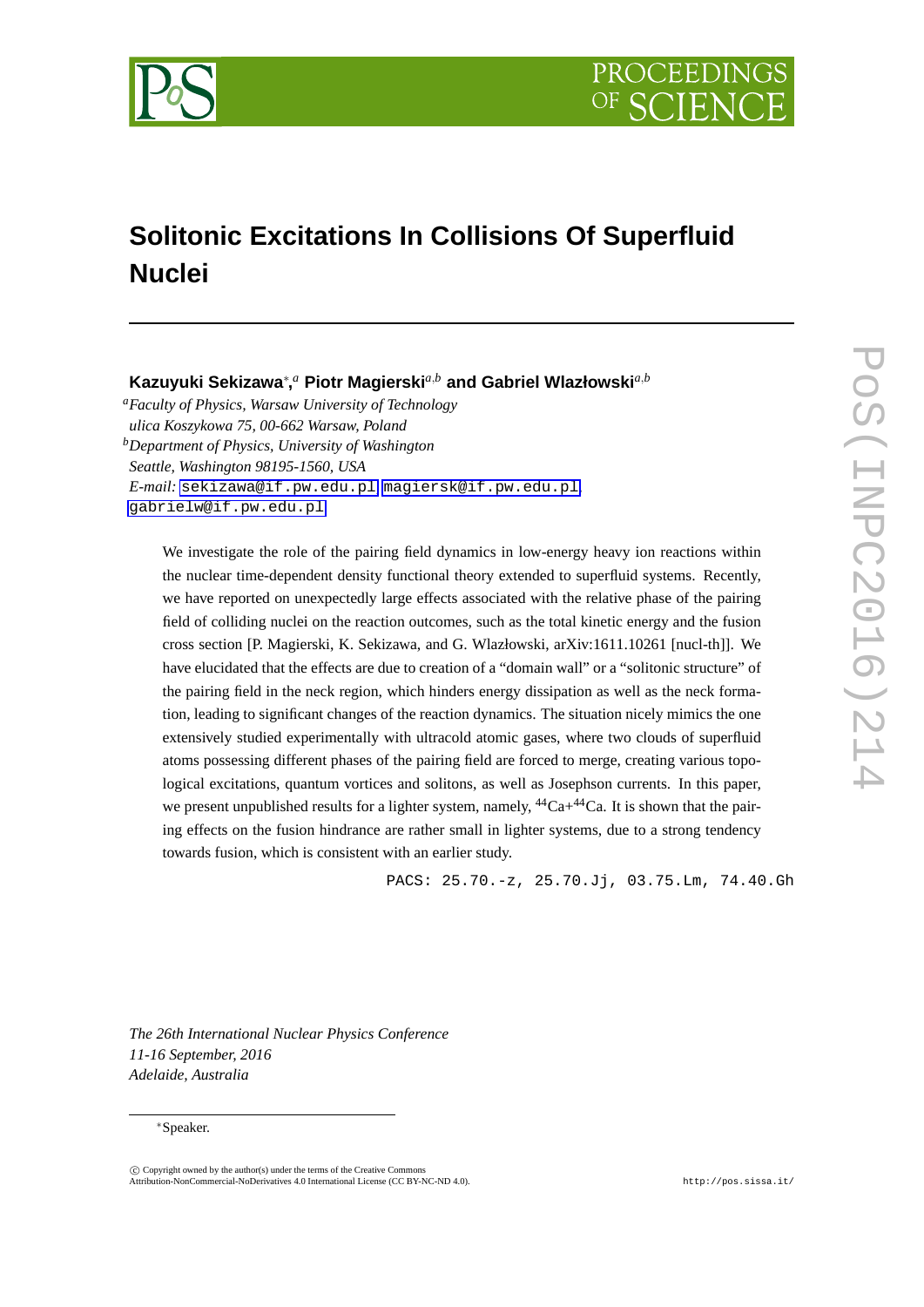## **1. Introduction**

Topological excitations are among the most peculiar properties of superfluid systems. A typical example is the existence of the quantum vortex, which was first predicted in superfluid  ${}^{4}$ He by Onsager in 1949 [\[1\]](#page-6-0) and was confirmed experimentally by Vinen in 1958 [\[2\]](#page-6-0). The quantum vortex is a manifestation of a "winding" of the phase of the pairing field (the order parameter), which generates rotating supercurrents having a normal (non-superfluid) core at the center of the vortex as a topological defect. Nowadays it is possible to experimentally study dynamics of topological excitations in superfluid systems with ultracold atomic gases. In the experiment of Ref. [\[3\]](#page-6-0), for example, a cascade of solitonic excitations was observed after a merger of two clouds possessing different phases. Namely, at first a "domain wall" was created, in which the superfluidity is lost as the phase is changing rapidly, thus being a topological defect, which subsequently decays into a vortex ring and vortex lines. The study of dynamic excitation modes of superfluid systems is the forefront topic both experimentally and theoretically.

It is the common sense that nucleons in the majority of the atomic nuclei or in the neutron stars are in the superfluid phase. Indeed, it has been envisaged [\[4\]](#page-6-0) that the pulsar glitch, a sudden spin-up of the rotational frequency, is caused by a catastrophic "unpinning" of a huge number of vortices which are "pinned" (immobilized) by the Coulomb lattice of neutron-rich nuclei immersed in neutron superfluid in the inner crust of neutron stars. Now, a naive question arises: does the topological excitations of the superfluid nucleons play any role in nuclear reactions? In the case of finite nuclei, the presence of a quantum vortex is hardly expected, since the pairing correlations are weak, in a sense that the ratio of the pairing gap to the Fermi energy is small, *i.e.*  $\Delta/\varepsilon_F \leq 5\%$ , and the coherence length, typical size of a quantum vortex, becomes significantly larger than the size of the system. Moreover, one would naively expect that the pairing in the nucleus is so fragile that it would only affect tunneling phenomena near and below the Coulomb barrier, like Josephson currents [\[5\]](#page-6-0), and it would not play important role in dissipative collisions above the barrier.

Contrary to the naive expectations, in our recent work [\[6\]](#page-6-0), we have found noticeably large effects of the pairing in low-energy heavy ion reactions. The effects are associated with the "phase" of the complex pairing field,  $\Delta(\mathbf{r}) = |\Delta(\mathbf{r})|e^{i\varphi(\mathbf{r})}$ , and more precisely, with the relative phase,  $\Delta\varphi \equiv$ <sup>ϕ</sup><sup>1</sup> *−* <sup>ϕ</sup>2, between two colliding nuclei, where <sup>ϕ</sup>*<sup>i</sup>* denotes the phase of the pairing field of each nucleus, which is uniform in their ground state. The phase difference  $\Delta\varphi$  triggers creation of a "solitonic excitation" of the pairing field in the neck region, where the pairing is vanishing due to the phase discontinuity, which hinders energy dissipation as well as the neck formation, leading to significant changes in the reaction dynamics: *e.g.*, total kinetic energy of the outgoing fragments in <sup>240</sup>Pu+<sup>240</sup>Pu is changed up to 20 MeV and the energy necessary to fuse two nuclei in <sup>90</sup>Zr+<sup>90</sup>Zr is changed by almost 30 MeV, depending on the phase difference  $\Delta \varphi$  [\[6\]](#page-6-0).

It is worth noting here that although the situation nicely mimics the one studied with ultracold atomic gases the physics of interest is quite different. In the ultracold atomic gases, the pairing is so strong that the coherence length is on the same order as the mean inter-particle distance, which is much smaller than the size of the system. Due to this fact the manifestations of topological excitations, like, *e.g.*, creation and decay of a vortex ring and vortex lines, and the dynamics of Josephson currents are better pronounced. On the other hand, in the case of nuclear reactions, the main concern would not be dynamics of topological excitations itself, but the possible influence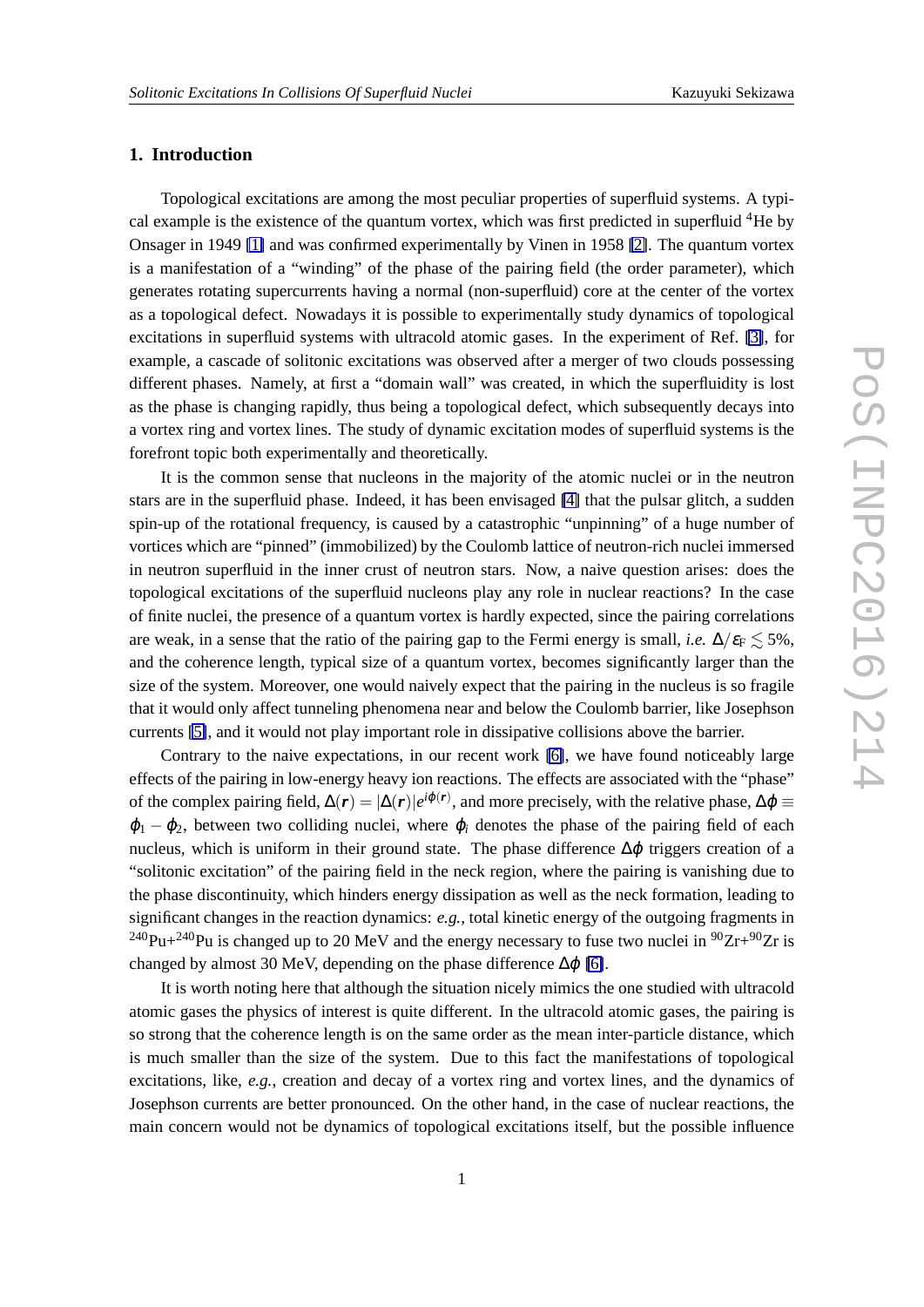on reaction mechanisms, such as dynamics of fusion, (quasi)fission, transfer reactions, energy dissipation, collective and single-particle excitations, quantum tunneling, and so on. Especially, the fact that the system may split after collision, due to the interplay between nuclear forces and the Coulomb repulsion, is the unique property of the nuclear system, which has not been studied with ultracold atomic gases.

The pairing effects in nuclear reactions have rarely been investigated to date. The most satisfactory description is based on time-dependent density functional theory (TDDFT) [\[7,](#page-6-0) [8,](#page-6-0) [9\]](#page-6-0). In the field of nuclear physics, it has been developed as time-dependent mean-field theories, such as time-dependent Hartree-Fock(-Bogoliubov) theory [TDHF(B)], with effective two- and three-body nuclear interactions (for recent reviews, see Refs. [\[10,](#page-6-0) [11\]](#page-6-0)). To perform a full TDHFB calculation is still computationally challenging. Thus, the possible pairing effects on the reaction dynamics were investigated with simplified approaches [\[12,](#page-6-0) [13\]](#page-6-0). Very recently, the first attempt has been reported in Ref. [\[14\]](#page-6-0), where the effects of the phase difference in head-on collisions of  $20O+20O$  were investigated based on TDHFB. From the results, a vestige of the repulsive effect of the phase difference was indeed seen in collision trajectories, although the magnitude is very small, as compared to our results for Zr+Zr and Pu+Pu systems. In order to clarify this issue, in this article we examine the effects in collisions of relatively light nuclei,  ${}^{44}Ca+{}^{44}Ca$ , at energies around the Coulomb barrier.

This article is organized as follows. In Sec. 2, we briefly summarize our theoretical framework. In Sec. [3,](#page-4-0) we show results of TDSLDA calculations for the  ${}^{44}Ca+{}^{44}Ca$  reaction. In Sec. [4,](#page-5-0) a short summary is given.

#### **2. Theoretical Framework**

We use a microscopic framework based on TDDFT, which is capable of describing reaction dynamics, taking explicitly into account nucleonic degrees of freedom. We utilize a local treatment of superfluid TDDFT known as time-dependent superfluid local density approximation (TDSLDA). The feasibility of the approach has been tested for describing the dynamics of strongly correlated Fermionic systems in both ultracold atomic gases [\[15,](#page-7-0) [16,](#page-7-0) [17,](#page-7-0) [18,](#page-7-0) [19,](#page-7-0) [20,](#page-7-0) [21\]](#page-7-0) and in nuclear systems [\[22,](#page-7-0) [23,](#page-7-0) [24,](#page-7-0) [25\]](#page-7-0). To simulate heavy ion reactions, we have extended a computational code that we used to study dynamics of a quantum vortex in the presence of a nuclear impurity in the inner crust of neutron stars [\[26\]](#page-7-0). Here we briefly summarize the theoretical and computational aspects of the framework. (We refer readers to Refs. [\[6,](#page-6-0) [26\]](#page-7-0), for more details.)

We numerically solve the TDSLDA equations

$$
i\hbar \frac{\partial}{\partial t} \begin{pmatrix} u_i(\mathbf{r}) \\ v_i(\mathbf{r}) \end{pmatrix} = \begin{pmatrix} h(\mathbf{r}) & \Delta(\mathbf{r}) \\ \Delta^*(\mathbf{r}) & -h(\mathbf{r}) \end{pmatrix} \begin{pmatrix} u_i(\mathbf{r}) \\ v_i(\mathbf{r}) \end{pmatrix}, \qquad (2.1)
$$

where  $u_i(\mathbf{r})$  and  $v_i(\mathbf{r})$  are the quasiparticle wave functions.  $h(\mathbf{r})$  is the single-particle Hamiltonian and  $\Delta(r)$  is the pairing field, which are derived from appropriate functional derivatives of an energy density functional (EDF),  $\mathscr{E}(\mathbf{r}) = \mathscr{E}_0(\mathbf{r}) + \mathscr{E}_{pair}(\mathbf{r})$ . For the normal part,  $\mathscr{E}_0(\mathbf{r})$ , we use FaNDF<sup>0</sup> functional proposed by Fayans [\[27\]](#page-7-0). In the present study we neglect the spin-orbit term in the functional, which allows to construct a highly efficient TDSLDA solver [\[26\]](#page-7-0) which works on hundreds of GPUs with almost perfect scalability. We supplement the Fayans EDF with a local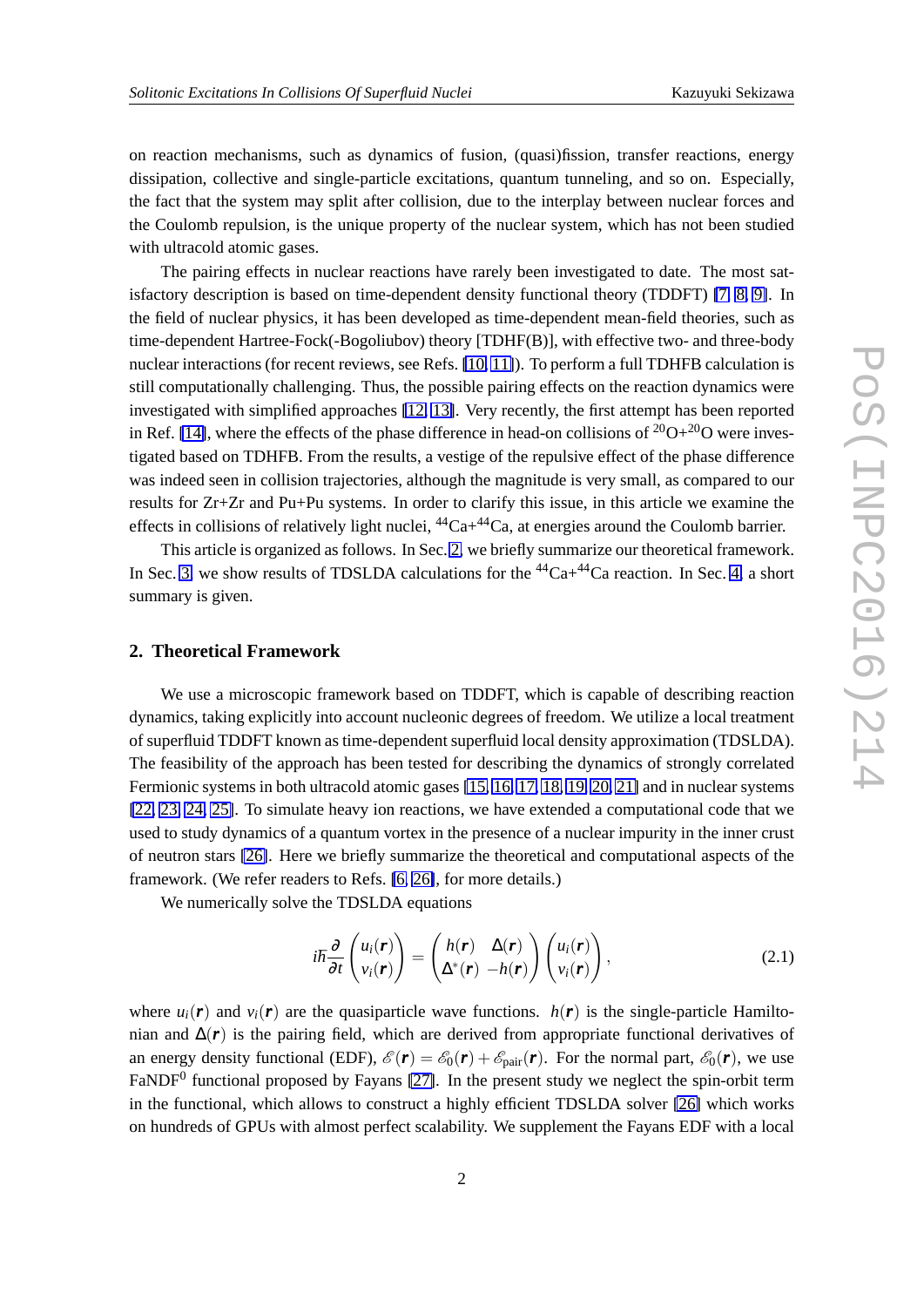<span id="page-3-0"></span>pairing functional,

$$
\mathscr{E}_{\text{pair}}(\boldsymbol{r}) = -g\big[|\boldsymbol{v}_n(\boldsymbol{r})|^2 + |\boldsymbol{v}_p(\boldsymbol{r})|^2\big],\tag{2.2}
$$

where  $v_{n(p)}(r)$  are neutron (proton) anomalous densities. The local treatment of the pairing requires a regularization, since the anomalous density is divergent,  $v(\mathbf{r}, \mathbf{r}') \propto \frac{1}{|\mathbf{r} - \mathbf{r}'|}$ *|r−r ′ <sup>|</sup> <sup>→</sup>* <sup>∞</sup> for the limit *|r − r ′ | →* 0 [\[28\]](#page-7-0). We apply a regularization procedure of Ref. [\[29\]](#page-7-0). Densities of neutrons  $(q = n)$  and protons  $(q = p)$  are then evaluated as  $\rho_q(\mathbf{r}) = 2 \tilde{\sum}_{i \in q} |v_i(\mathbf{r})|^2$ ,  $\tau_q(\mathbf{r}) = 2 \tilde{\sum}_{i \in q} |\nabla v_i(\mathbf{r})|^2$ ,  $v_q(r) = \sum_{i \in q} v_i^*(r) u_i(r)$  (the factor of two stands for the spin degree of freedom), where  $\sum_{i \in q} v_i^*(r) u_i(r)$ takes summation over positive quasiparticle energy states defined at  $t = 0$  smaller than a cutoff,  $0 \le E_i \le E_c$ . We note that the pairing field  $\Delta_q(r)$  does not depend on the regularization procedure.

The quasiparticle wave functions are represented on three-dimensional Cartesian spatial lattice (without symmetry restrictions) with periodic boundary conditions. A box of 80 fm  $\times$  25 fm  $\times$  25 fm with lattice spacing of 1.25 fm was used to simulate head-on collisions. The spatial derivatives and the Coulomb potential are computed employing Fourier transforms. The initial wave function of projectile and target nuclei placed with a certain distance within the computational box is prepared using Shifted Conjugate Orthogonal Conjugate Gradient (COCG) method [\[30\]](#page-7-0), combined with a direct diagonalization of the Hamiltonian matrix. We used an external potential to keep two nuclei at rest during the self-consistent iterations (to compensate the Coulomb repulsion). After getting a convergent solution, the phase difference was dynamically imprinted with a constant external potential for half of the box. We also used an external potential to boost two nuclei. For time evolution, the Trotter-Suzuki decomposition was used with a single predictor-corrector step. The time step was set to  $\Delta t \simeq 0.038$  fm/*c*. The cutoff energy for the pairing regularization was set to  $E_c = 100$  MeV. The corresponding numbers of quasiparticle wave functions for neutrons and protons within the initial cutoff energy were 8,740 and 7,723, respectively. These settings ensured the stable time evolution within the intervals exceeding 12,000 fm/*c*.

We have neglected the spin-orbit interaction which, although crucial for a proper description of nuclear structure (*i.e.*, shell structure and deformation) and energy dissipation in low-energy heavy ion reactions [\[31\]](#page-7-0), does not influence the mechanism of described effect. It is worth emphasizing here that the impact of the pairing phase difference on the reaction dynamics may be captured even without the spin-orbit interaction. The energy cost to build the "domain wall" is given by (derived from Ginzburg-Landau theory) [\[6\]](#page-6-0)

$$
E_j = \frac{S}{L} \frac{\hbar^2}{2m} n_s \sin^2 \frac{\Delta \varphi}{2},\tag{2.3}
$$

where *S* is the surface area of the wall, *L* is the length over which the phase varies, *m* is the nucleon mass, and *n<sup>s</sup>* is the superfluid density. The main ingredients to have reasonable values of *S,L,n<sup>s</sup>* , *i.e.* the radius of the nucleus, the Fermi energy and the pairing strength, are correctly described even without the spin-orbit interaction. Thus, nevertheless the interaction is not fully realistic, our framework is enough to study the possible impact of the pairing field dynamics in low-energy heavy ion reactions. Moreover, apart from the inevitable increase of enormous computation costs, inclusion of the spin-orbit coupling will also increase the complexity of the reaction mechanism (see, *e.g.*, Refs. [\[32,](#page-7-0) [33\]](#page-7-0)). Therefore, to clearly underpin the possible effects of the pairing, to neglect the spin-orbit coupling would be rational, as a first step.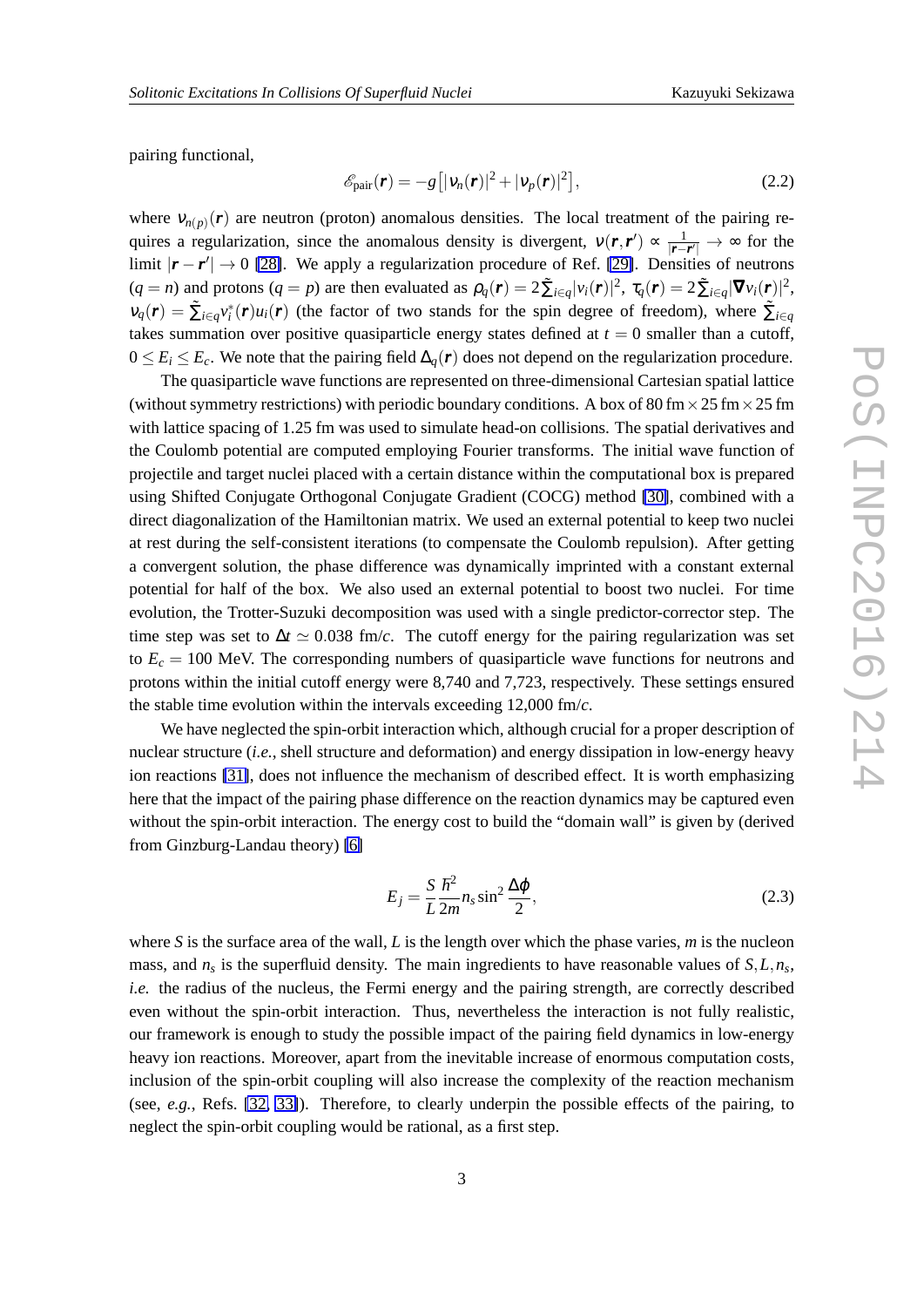<span id="page-4-0"></span>

**Figure 1:** Results of the TDSLDA calculations for the <sup>44</sup>Ca+<sup>44</sup>Ca reaction at  $E \simeq 1.09V_{\text{Bass}}$ .  $V_{\text{Bass}} \simeq$ 48 MeV) is the phenomenological fusion barrier [\[34\]](#page-7-0). In the left, middle and right columns, respectively, the total density  $\rho(\mathbf{r})$ , the absolute value and the phase of the neutron pairing field,  $\Delta_n(\mathbf{r}) = |\Delta_n(\mathbf{r})|e^{i\phi_n(\mathbf{r})}$ , are shown, as a cross section on the reaction plane. In the upper (lower) half of each panel, the  $\Delta\phi = \pi$  (0) case is presented. Each row corresponds to a different time. In the right column, a contour of density,  $\rho_0/2$  = 0*.*08 fm*−*<sup>3</sup> , is depicted by dashed lines. Note that blue and red colors in the right column, corresponding to  $\varphi_n(\mathbf{r}) = 0$  and  $2\pi$ , respectively, are equivalent.

# **3. Pairing Effects in a Lighter System—**44**Ca+**44**Ca case**

In order to investigate the pairing effects in a lighter system, we selected  $^{44}Ca + ^{44}Ca$  system. Since the proton number  $Z = 20$  is a magic number even without the spin-orbit interaction, only neutrons are in superfluid phase. Here, let us first analyze the main effects of the pairing phase difference on the reaction dynamics. In Fig. 1, an illustrative example is shown for two cases,  $\Delta \phi = 0$  and  $\pi$ . At this collision energy ( $E = 1.09V_{\text{Bass}}$ ), the  $\Delta \phi = 0$  case resulted in fusion, whereas in the  $\Delta \varphi = \pi$  case binary fragments were observed.

The observed difference of the reaction dynamics is essentially caused by dynamic effects. The crucial difference can be seen in the second row of the figure  $(t = 1943.9 \text{ fm/c})$ . The density distribution  $\rho(r)$  (left) exhibits a subtle neck between two nuclei in the  $\Delta \varphi = 0$  case (lower part). This fact can be understood as follows. The "precursor" of the neck is expected to be mainly formed by the neutrons near the Fermi level, which also play a predominant role in the pairing phenomena. On the other hand, any spatial change of the phase of the pairing field induces a supercurrent, as its velocity is proportional to the gradient of the phase, *i.e.*,  $v_s(r) = (h/2m)\nabla \varphi(r)$ . If the phase exhibits large variations in space, the supercurrent would be very large, which is clearly unfavorable. The system thus chooses to become normal in such a region, where the phase is changing steeply. This is the reason why we have observed a "domain wall", where the pairing field is vanishing in the neck region, especially in the  $\Delta \varphi = \pi$  case [\[6\]](#page-6-0) (see also Fig. 1). Therefore,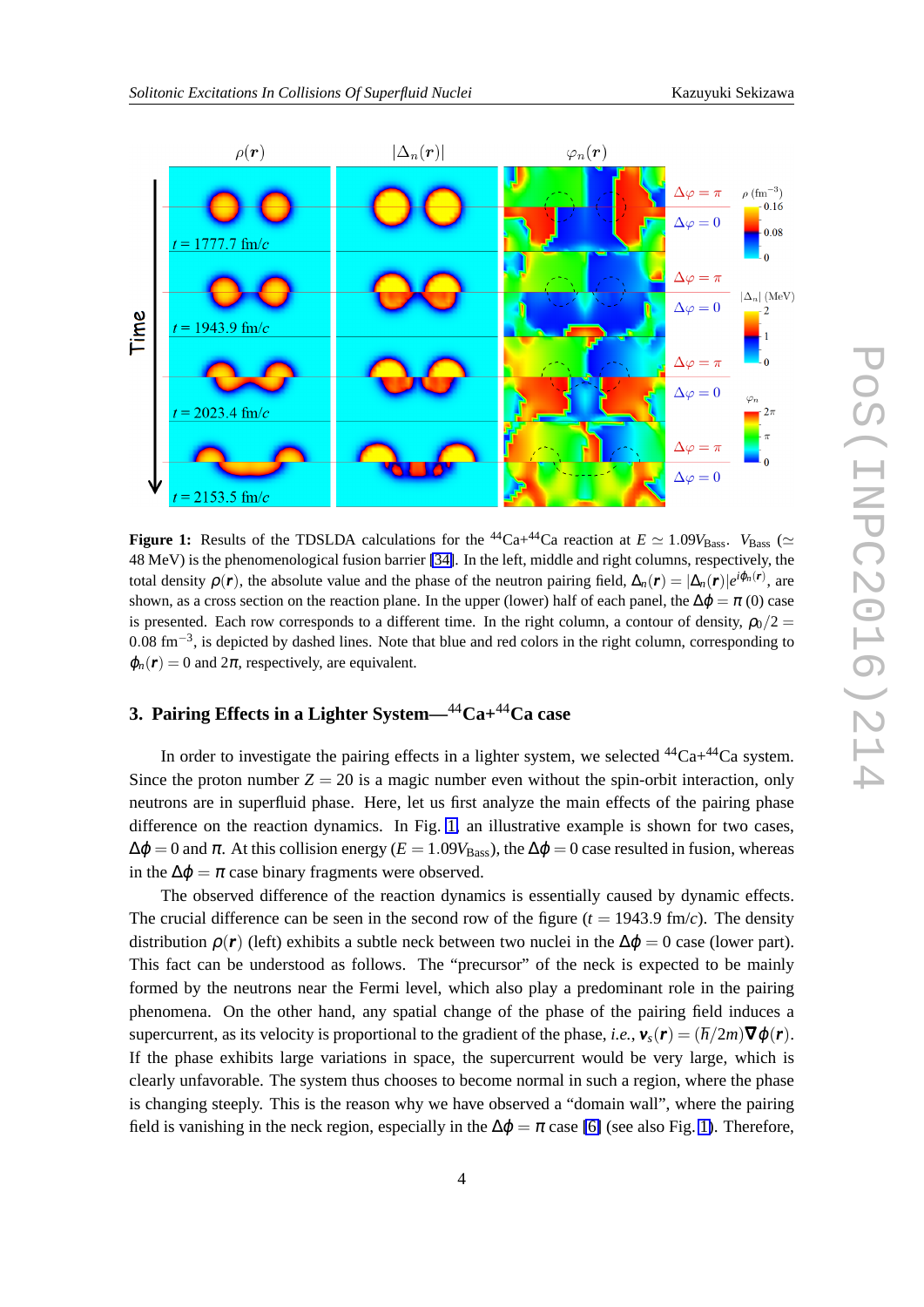<span id="page-5-0"></span>

**Figure 2:** Results of the TDSLDA calculations for the <sup>44</sup>Ca+<sup>44</sup>Ca reaction. (a) Relative distance  $R(t)$  in the <sup>44</sup>Ca+<sup>44</sup>Ca reaction at  $E \simeq 1.09V_{\text{Bass}}$  for various relative phase  $\Delta\varphi$  is shown as a function of time.  $V_{\text{Bass}}$ ( $\simeq$  48 MeV) is the phenomenological fusion barrier [\[34\]](#page-7-0). (b) The fusion threshold energy *B*/*V*<sub>Bass</sub> is shown as a function of the relative phase  $\Delta \varphi$ .

the phase difference prevents the superfluid neutrons to take part in the formation of the precursor of the neck, which resulted in the dramatic change of the reaction dynamics, as shown in Fig. [1.](#page-4-0)

In Fig. 2 (a), we show the relative distance  $R(t)$  between the two colliding nuclei in the  $^{44}Ca+^{44}Ca$  reaction at  $E = 1.09V_{Bass}$  as a function of time for various phase differences. In this case, we observe fusion for  $\Delta \varphi \leq \pi/2$ . The fusion reaction does not occur for  $\Delta \varphi = 3\pi/4$  and  $\pi$  due to the hindered neck formation. In this way, the system requires additional energy to fuse two colliding nuclei, which increases with the phase difference. By repeating the simulations with different collision energies, we searched for the minimum energy at which the fusion reaction takes place. In Fig. 2 (b), the obtained fusion threshold energy *B* is shown as a function of the phase difference  $\Delta\varphi$ . The filled area indicates the uncertainty due to finite collision energy steps  $(\leq 220 \text{ keV})$ . From the figure, we find a change of the fusion threshold energy, up to about 5% of the barrier (2.3 MeV). Taking an average over the phase difference, we obtain an effective barrier increase of  $E_{\text{extra}} = \frac{1}{\pi} \int_0^{\pi} [B(\Delta \varphi) - B(0)] d(\Delta \varphi) \approx 1.3 \text{ MeV. Interestingly, we find a } (\sin^2 \frac{\Delta \varphi}{2})$ -like pattern in Fig. 2 (b), the same dependence as the energy of the domain wall [cf. Eq. [\(2.3\)](#page-3-0)], which was not present in a heavier system,  $Zr+Zr$  [\[6\]](#page-6-0). It is worth emphasizing here that physics of the observed effect cannot be explained as the nuclear Josephson effect, since the Josephson current is proportional to sin∆ $\varphi$ , which clearly fails to explain observed sin<sup>2</sup>  $\frac{\Delta \varphi}{2}$  pattern [\[6\]](#page-6-0).

### **4. Summary**

We have performed three-dimensional, microscopic, dynamic simulations of low-energy heavy ion reactions based on time-dependent density functional theory extended to superfluid systems. We have investigated the effects of the relative phase of the complex pairing field of colliding nuclei on the reaction dynamics in a relatively light system,  ${}^{44}Ca+{}^{44}Ca$ . We have found that the fusion reaction is hindered by the phase difference, due to the suppressed neck formation, as was observed in a heavier system,  $Zr+Zr$  [\[6\]](#page-6-0). However, the magnitude of the effective barrier increase does not exceed several percent of the Coulomb barrier, consistent with the earlier study [\[14\]](#page-6-0). In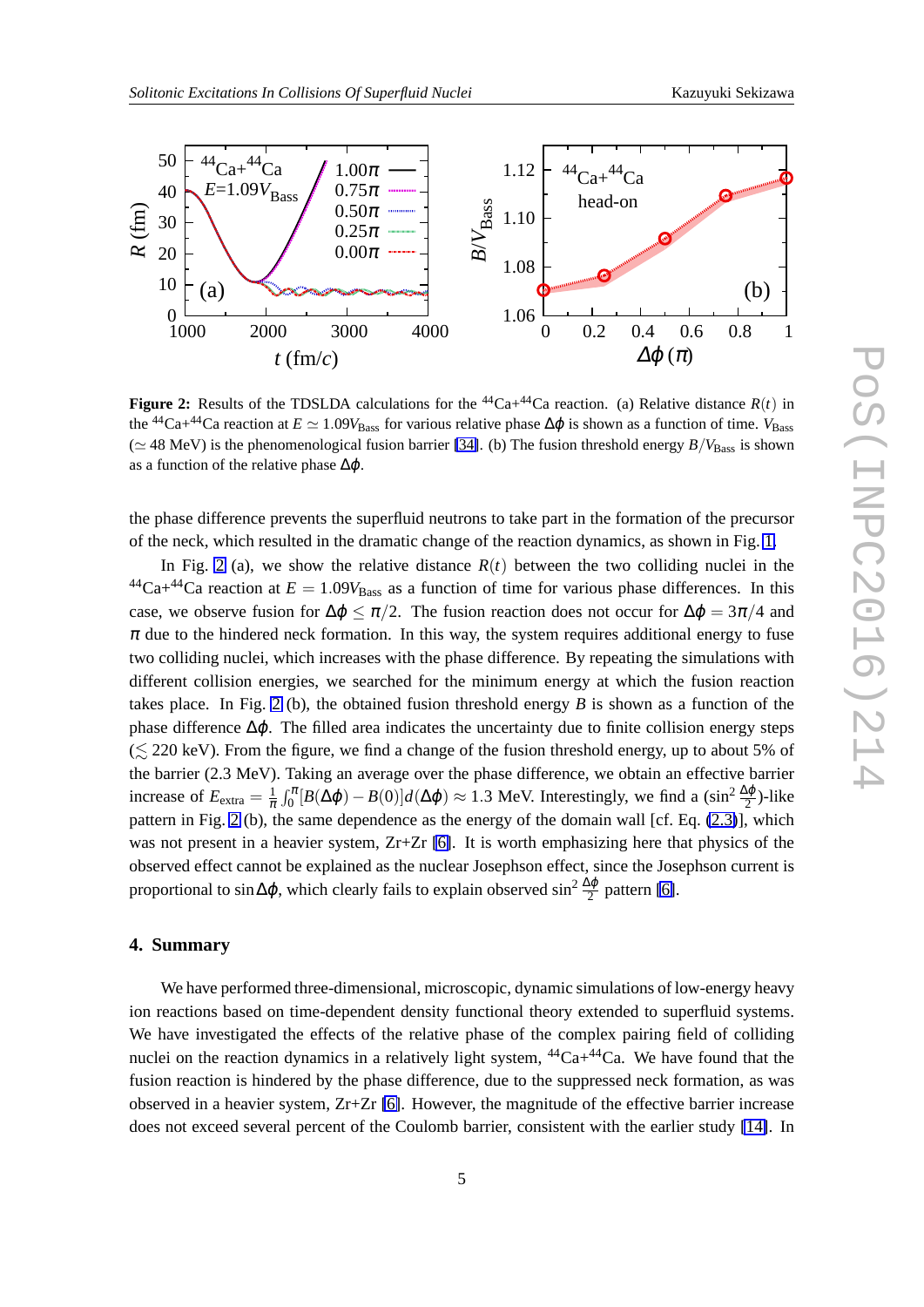<span id="page-6-0"></span>order to make a quantitative prediction, realistic simulations including the spin-orbit coupling are mandatory.

#### **Acknowledgments**

This work was supported by the Polish National Science Center (NCN) under Contracts No. UMO-2013/08/A/ST3/00708. The code used for generation of initial states was developed under grant of Polish NCN under Contracts No. UMO-2014/13/D/ST3/01940. Calculations have been performed at HA-PACS (PACS-VIII) system—resources provided by Interdisciplinary Computational Science Program in Center for Computational Sciences, University of Tsukuba.

#### **References**

- [1] L. Onsager, *Statistical Hydrodynamics*, Nuovo Cimento Suppl. **6**, 249 (1949).
- [2] W.F. Vinen, *Detection of Single Quanta of Circulation in Rotating Helium II*, Nature (London) **181**, 1524 (1958).
- [3] M.J.H. Ku, B. Mukherjee, T. Yefsah, and M.W. Zwierlein, *Cascade of Solitonic Excitations in a Superfluid Fermi gas: From Planar Solitons to Vortex Rings and Lines*, Phys. Rev. Lett. **116**, 045304 (2016).
- [4] P.W. Anderson and N. Itoh, *Pulsar glitches and restlessness as a hard superfluidity phenomenon*, Nature (London) **256**, 25 (1975).
- [5] K. Dietrich, *On a nuclear Josephson effect in heavy ion scattering*, Phys. Lett. **B32**, 428 (1970).
- [6] P. Magierski, K. Sekizawa, G. Wlazłowski, *Novel Role of Superfluidity in Low-Energy Nuclear Reactions*, arXiv:1611.10261 [nucl-th].
- [7] P. Hohenberg and W. Kohn, *Inhomogeneous Electron Gas*, Phys. Rev. **136**, B864 (1964).
- [8] W. Kohn and L.J. Sham, *Self-Consistent Equations Including Exchange and Correlation Effects*, Phys. Rev. **140**, A1133 (1965).
- [9] E. Runge and E.K.U. Gross, *Density-Functional Theory for Time-Dependent Systems*, Phys. Rev. Lett. **52** (1984) 997.
- [10] C. Simenel, *Nuclear quantum many-body dynamics, From collective vibrations to heavy-ion collisions* Eur. Phys. J. A **48**, 152 (2012).
- [11] T. Nakatsukasa, K. Matsuyanagi, M. Matsuo, and K. Yabana, *Time-dependent density-functional description of nuclear dynamics*, Rev. Mod. Phys. **88**, 045004 (2016).
- [12] J. Blocki and H. Flocard, *Simple dynamical models including pairing residual interaction*, Nucl. Phys. **A273**, 45 (1976).
- [13] S. Ebata, T. Nakatsukasa, T. Inakura, K. Yoshida, Y. Hashimoto, and K. Yabana, *Canonical-basis time-dependent Hartree-Fock-Bogoliubov theory and linear-responce calculations*, Phys. Rev. C **82**, 034306 (2010).
- [14] Y. Hashimoto and G. Scamps, *Gauge angle dependence in time-dependent Hartree-Fock-Bogoliubov calculations of <sup>20</sup>O+20O head-on collisions with the Gogny interaction*, Phys. Rev. C **94**, 014610 (2016).